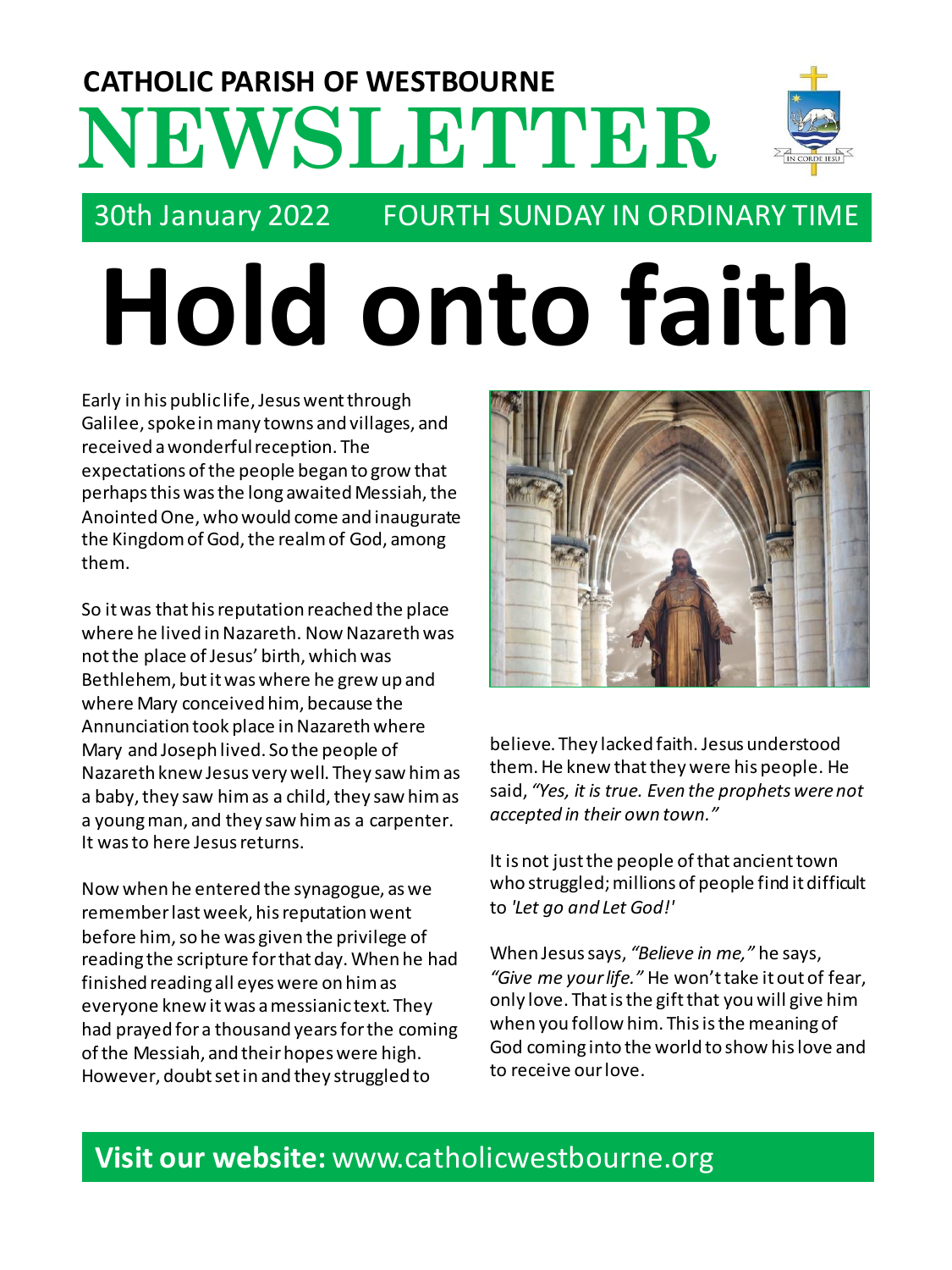### **MASS TIMES**

**Sunday 30th January - FOURTH SUNDAY IN ORDINARY TIME** 9.00am - *The Parish* 11.00am

> **Tuesday 1st February - FERIA** 10.00am

**Sunday 11th 9am:** *The Parish* **11am** *Tim Mc Cann* **Wednesday 14th** *Repose of the souls of Bernard Charles and Elsie May Pratt* **Wednesday 2nd February – THE PRESENTATION OF THE LORD** 10.00am

**Saturday 16th** *Rosemarie Schofield RIP* **Thursday 3rd February - ST BLAISE** 10.00am

> **Friday 4th February - FERIA** 6.00pm **-** Adoration of the Blessed Sacrament 7.00pm

**CONFESSIONS:**After Mass or by appointment.

#### **OUR PARISH**

#### **OUR LADY IMMACULATE CHURCH SEAMOOR ROAD, WESTBOURNE, BOURNEMOUTH, BH4 9AE**

**Parish Priest:** Fr Leslie Adams **Telephone:**01202 764027 **Email:** ladams@portsmouthdiocese.org.uk *(Baptism, Marriages, Sick Visits, Funerals and Confessions)*

#### **Parish Office**

General enquires andhall bookings **Telephone:**01202 760640 **Email:** oliadmin@portsmouthdiocese.org.uk

**Safeguarding Officer:** Matthew French **Email:** mail@matthewfrench.net

#### **SUNDAY READINGS**

**Entrance Antiphon - Ps 105: 47** *Save us, O Lord our God! And gather us from the nations, to give thanks to your holy name, and make it our glory to praise you.*

**Gospel Acclamation – Jn 14:6** *Alleluia, alleluia! I am the Way, the Truth and the Life, says the Lord; No one can come to the Father except through me. Alleluia!*

**Communion Antiphon – Cf. Ps 30: 17-18** *Let your face shine on your servant. Save me in your merciful love. O Lord, let me never be put to shame, for I call on you.*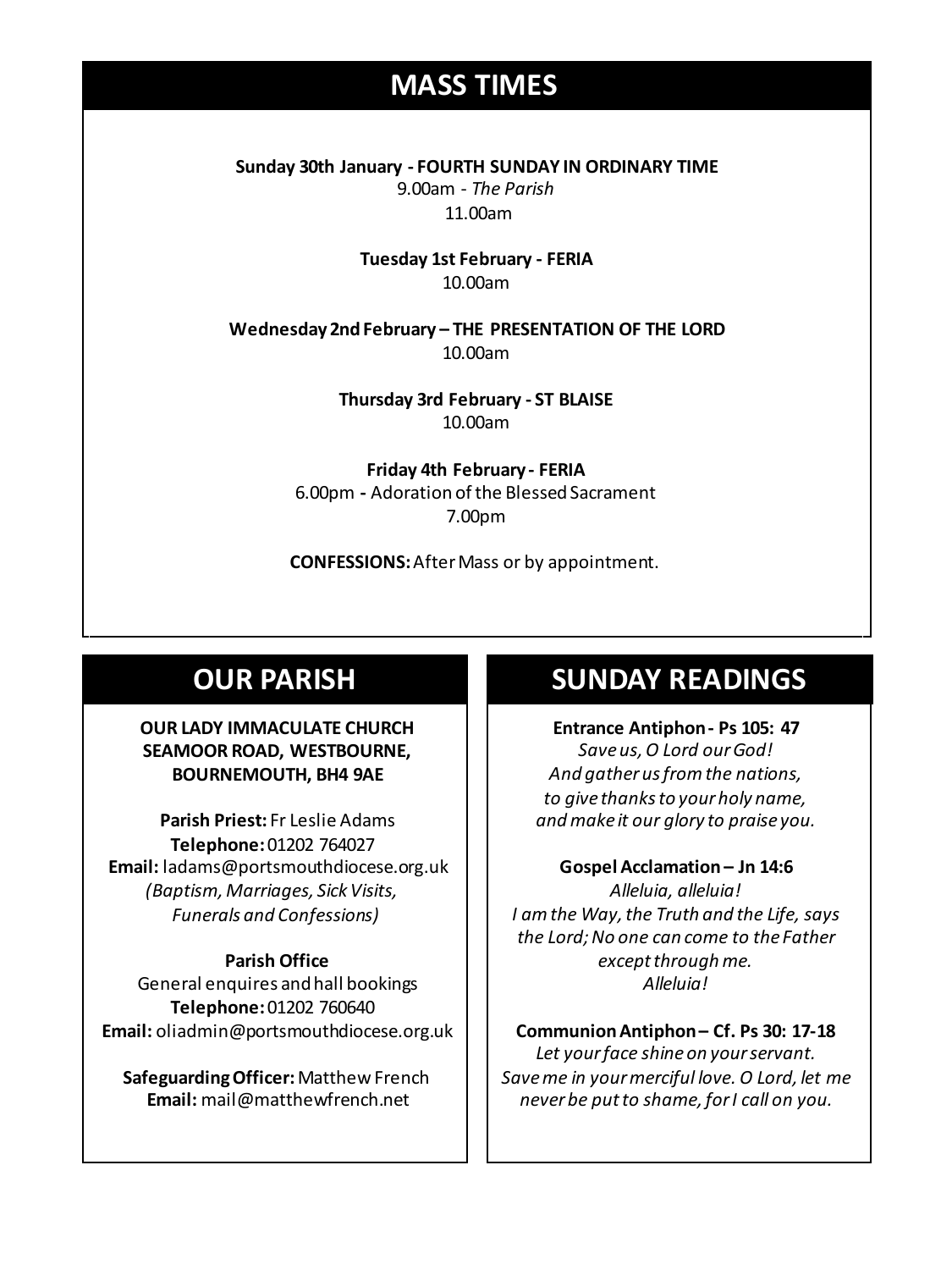#### **PARISH NEWS**

**COULD YOU HELP CAFOD?** As a volunteer in our church community you can mobilise parishioners to act for global justice and help connect our community with our sisters and brothers in the poorest places in the world to lift themselves out of poverty. Make a difference! If you would like to know more about becoming a CAFOD Parish volunteer, please contact Jo Lewry on the following email: portsmouth@cafod.org.uk or 07710 094 447.

#### **FEAST OF THE PRESENTATION OF OUR LORD**

Wednesday February 2nd. This feast day concludes the season of Christmastide and is traditionally marked with the blessing of candles, symbolising Christ as the light of the world.

If you would like to have any candles blessed bring them along on the day and place them on the table in front of the altar. Alternatively, if you are unable to attend Mass that day, place them in the box at the back of the church marked *'Candles to be blessed*', so you can identify them when you collect them later on.

**PARISH ADMINISTRATOR.** We are extremely pleased to announce that Suzanne Quinn has returned as our Parish Administrator. Suzanne previously held the role and is therefore very experienced. Office hours to be confirmed.



**PRAYER FOR VOCATIONS.** Lord Jesus Christ, Shepherd of souls who called the apostles to be fishers of men, raise up new apostles in your holy Church. Teach them to serve you is to reign; to possess you is to possess all things.

Kindle in the young hearts of our sons and daughters the fire of real zeal for souls. Make them eager to spread your Kingdom on earth. Grant them courage to follow you, who are the Way, the Truth and the Life; who live and reign for ever and ever. Amen. Mary Queen of the Clergy, pray for us. Help our students who are preparing for the priesthood.

#### **OFFERTORY COLLECTION**

You can donate directly into the bank account:

> **PRCDTR Bournemouth Our Lady Immaculate**

**Sort code:** 309304 **Account:** 00875075

**Thank you for your continued support.**

#### **PRAYERS PLEASE**

**Please remember all the sick and housebound of our parish especially:**

Marianne Copp, Patricia Kowalewska, Win Sheridan, Kathleen Wood, Phillip Rockford, Germain McAulay, Geoffrey Dixon, Joe Bonnici, Marjorie Lee